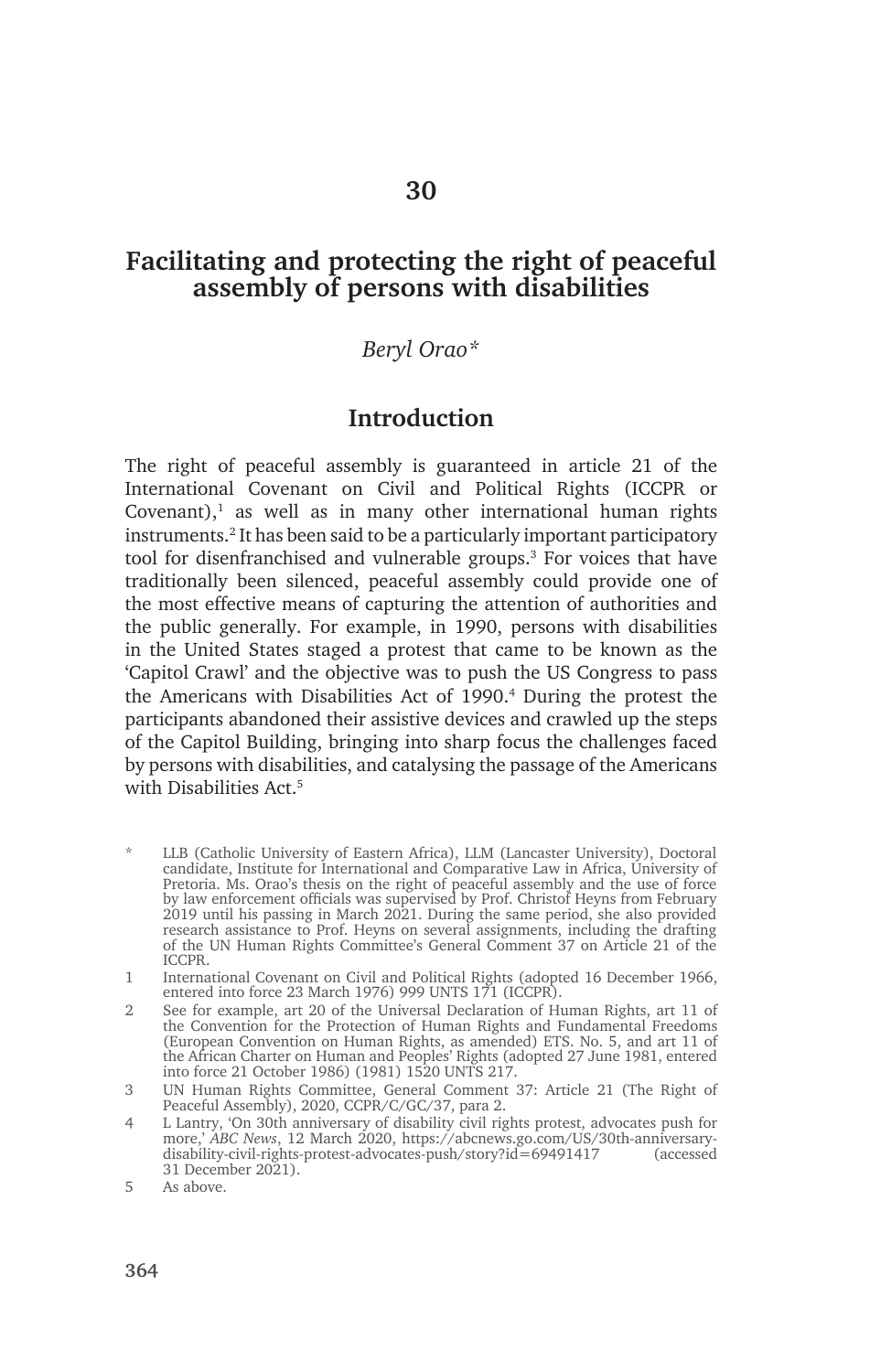Being part of the larger society, persons with disabilities can also take part in assemblies that pursue other causes that do not exclusively involve issues touching on persons with disabilities. While assemblies are generally understood to be physical gatherings, they may also occur exclusively online, or there may be those that have both online and offline aspects.<sup>6</sup> In all cases, persons with disabilities may not be able to enjoy their right of peaceful assembly on equal terms as the rest of the society unless an enabling environment is created for them. The question then is: How can states ensure that persons with disabilities exercise their right of peaceful assembly on equal terms with others?

This essay seeks to answer this question. It focuses on the state obligation to facilitate and protect the right of peaceful assembly of persons with disabilities. It starts by highlighting the scope of state obligations in relation to the right of peaceful assembly generally. This exposition is followed by an explanation for the need for enhanced state obligations in respect of persons with disabilities. Thereafter, there is a discussion on the barriers to the effective exercise of the right of peaceful assembly by persons with disabilities and lastly, a discussion on measures states can put in place to ensure their right of peaceful assembly.

# **The scope of state obligations**

Article 21 of the ICCPR requires states to recognise the right of peaceful assembly and prescribes the limits of the restrictions that may be imposed. In addition, article 2(1) of the Covenant states that '[e]ach State Party to the … Covenant undertakes to respect and to ensure to all individuals within its territory and subject to its jurisdiction the rights recognized in the … Covenant, without distinction of any kind'. These duties have both positive and negative aspects.

The duty to respect requires states not to interfere with the exercise of the right of peaceful assembly.<sup>7</sup> This means that states should allow peaceful assemblies to take place unhindered and only impose restrictions in conformity with the requirements of article 21. As the United Nations (UN) Human Rights Committee has often emphasised, whenever states impose restrictions, they should be guided by the objective of facilitating the exercise of the right and not disproportionately limiting it.8 The obligation not to interfere should

<sup>6</sup> *Report of the Special Rapporteur on the rights to freedom of peaceful assembly and of association*, Clément Voule, UN Human Rights Council, A/HRC/41/41, 17 May 2019, paras 10-11. Also see General Comment 37 (n 3) para 6.

<sup>7</sup> General Comment 37 (n 3) para 8.

<sup>8</sup> See, for example, *Turchenyak et al v Belarus*, Communication 1948/2010, Views adopted 10 September 2013, CCPR/C/108/D/1948/2010, para 7.4.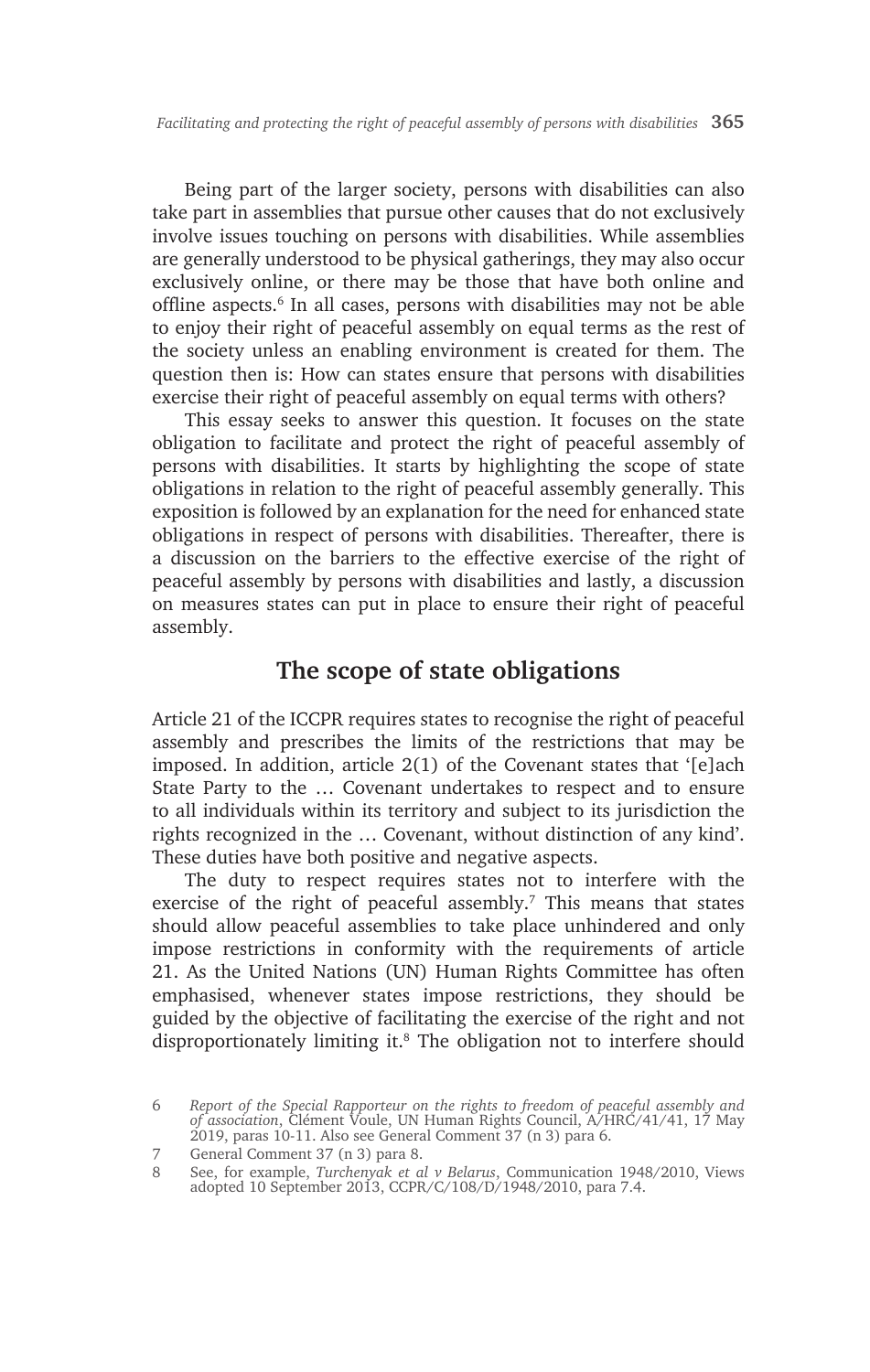also be guided by the principle of content neutrality, $9$  in the sense that states should not interfere with assemblies even where the assembly participants pursue controversial ideas. Neither should they attempt to limit the ideas of assembly participants, provided that they are not prohibited under article 20 of the Covenant.10

In spite of the fact that the right of peaceful assembly is guaranteed in the domestic laws of 184 states, some states frequently violate the right by imposing disproportionate restrictions, and also through the use of force.11 It is true that in order to balance the rights of assembly participants and those of other members of the public, states need to regulate the conduct of assemblies, a role mainly played by law enforcement officials. However, as the UN Special Rapporteur on extrajudicial, summary or arbitrary executions, Christof Heyns observed in his reports to the Human Rights Council, the use of force and firearms in the context of assemblies can have devastating consequences to the right to life and bodily integrity.<sup>12</sup> The duty to respect thus requires states to enact laws and regulations that constrain the powers of law enforcement officials to use force. In his review of the laws on the use of force and firearms by law enforcement officials, Heyns noted that most states have general laws that apply in all contexts where the use of force becomes necessary.13 He identified the problem with such laws as their imprecise nature, which may allow law enforcement officials to stretch the circumstances under which force or firearms may be used in the context of assemblies.<sup>14</sup> Therefore, in order for the duty to respect to be adequately complied with, the laws on the use of force and firearms in the context of assemblies should be precise enough to regulate the conduct of law enforcement agents. A case can be made for even more precise guidelines in relation to the use of force against persons with disabilities.

The duty not to interfere extends to the digital space where assemblies also take place wholly or partially. In their joint report on the

14 2011 Report (n 12) para 98.

<sup>9</sup> General Comment 37 (n 3) para 22.

<sup>10</sup> Art 20 of the ICCPR prohibits propaganda for war and any advocacy of national, racial or religious hatred that constitutes incitement to discrimination, hostility or violence.

<sup>11</sup> The UN Human Rights Council has in the past adopted various resolutions calling on states to refrain from using excessive force in the context of assemblies. See for example Resolution 38/11, *The promotion and protection of human rights in the context of peaceful protest*s, A/HRC/RES/38/11, UN Human Rights Council, adopted 6 July 2018, preamble.

<sup>12</sup> *Report of the Special Rapporteur on extrajudicial, summary or arbitrary executions,*  Christof Heyns, A/HRC/17/28, UN Human Rights Council, 23 May 2011 (2011 Report). Also see *Report of the Special Rapporteur on extrajudicial, summary or arbitrary executions,* Christof Heyns, A/HRC/26/36. UN Human Rights Council, 1 April 2014.

<sup>13</sup> 2011 Report (n 12) paras 96-7.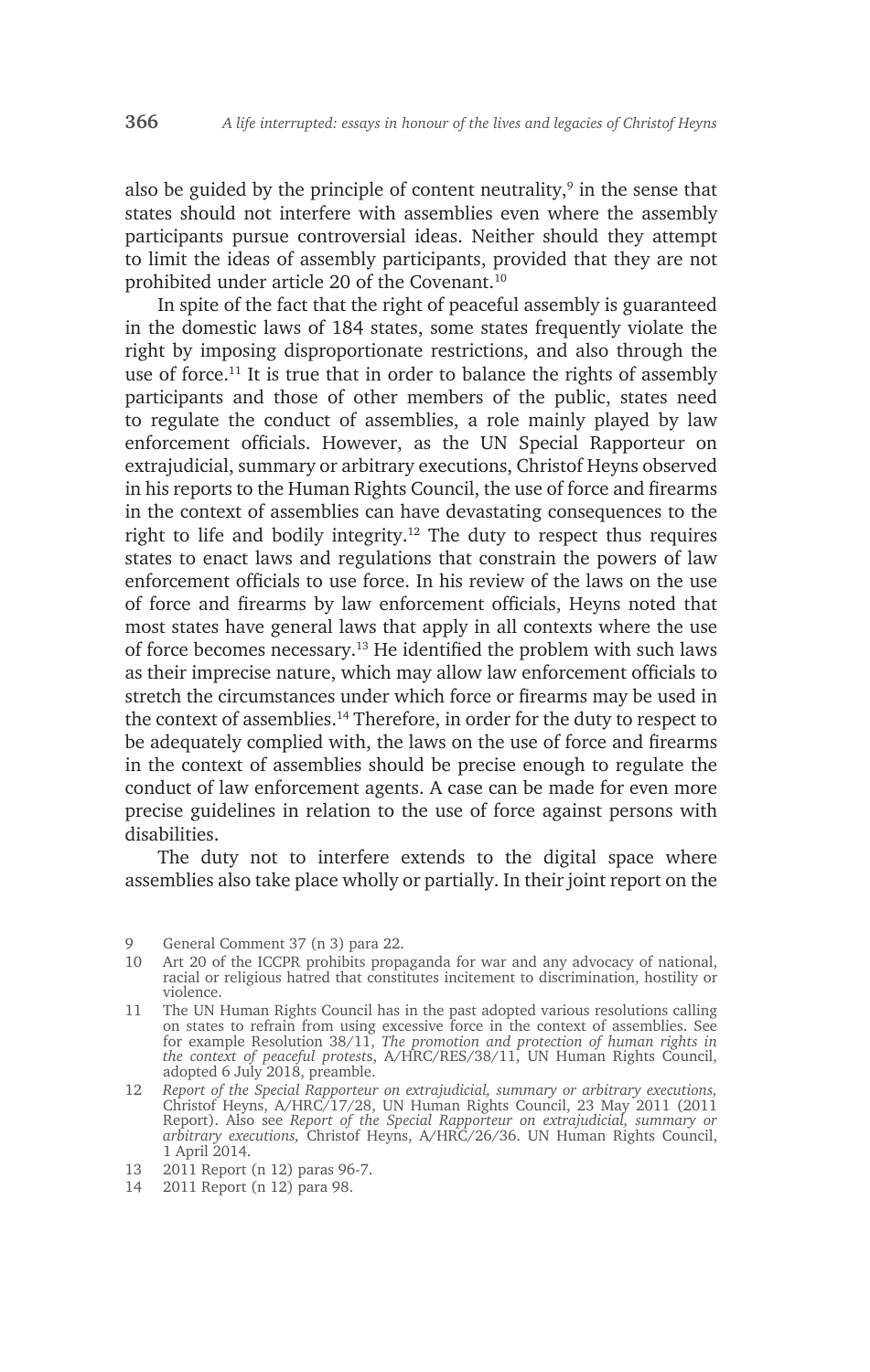proper management of assemblies, the Special Rapporteur on the rights to freedom of peaceful assembly and of association, Maina Kiai, and the Special Rapporteur on extrajudicial, summary or arbitrary executions, Christof Heyns noted that the protections for physical gatherings could be extended to similar interactions online.<sup>15</sup> Consequently, states should refrain from interferences such as internet shutdowns, the blocking of online content, and government sponsored trolling of activists.16

In addition to the obligation to respect, states also have the obligation to ensure which requires states to take positive measures to give effect to the rights under the Covenant.17 An important way of giving effect to the right of peaceful assembly is by adopting domestic laws and other measures that guarantee the enjoyment of article 21.18 Such laws should provide both substantive and procedural guarantees for the right. In addition, they must be in conformity with international standards. This has been emphasised by the Human Rights Committee in its Views and Concluding Observations. For example, in relation to an Act in the Netherlands which allowed authorities to prohibit assemblies for which a notification was not issued, the Committee recommended that the law in question be reviewed '…with a view to removing the prohibition on demonstrations due to a lack of prior notification and to bringing the Act in line with article 21 of the Covenant and other relevant international standards.'19 The Committee further recommended that the Netherlands provides law enforcement officials and local administrative authorities '…with clear guidance on dealing with demonstrations so as to ensure a safe and enabling environment to exercise the right to peaceful assembly'.20

In addition to legislative measures, the duty to ensure further requires states to protect assemblies.21 Thus, states must take all feasible measures to protect the rights of assembly participants against violations by both state actors and private individuals or entities. The fact that there is a likelihood of assembly participants being attacked owing to their controversial views is not sufficient reason to prohibit an assembly

17 For an explanation on the nature of the obligation to ensure, see W Schabas *UN Covenant on Civil and Political Rights: Nowak's CCPR commentary* (NP Engel 2019 at 42, para 24.

19 Concluding Observations, Netherlands (CCPR/C/NLD/CO/5), March 2020, paras 60-61.

21 Schabas (n 17).

<sup>15</sup> *Joint report of the Special Rapporteur on the rights to freedom of peaceful assembly and of association and the Special Rapporteur on extrajudicial, summary or arbitrary executions on the proper management of assemblies,* Maina Kiai, Christof Heyns, UN Human Rights Council, A/HRC/31/66, 4 February 2016, para 10.

<sup>16</sup> A/HRC/41/41 (n 6) paras 29-57.

<sup>18</sup> Art 2(2) of the ICCPR.

<sup>20</sup> As above.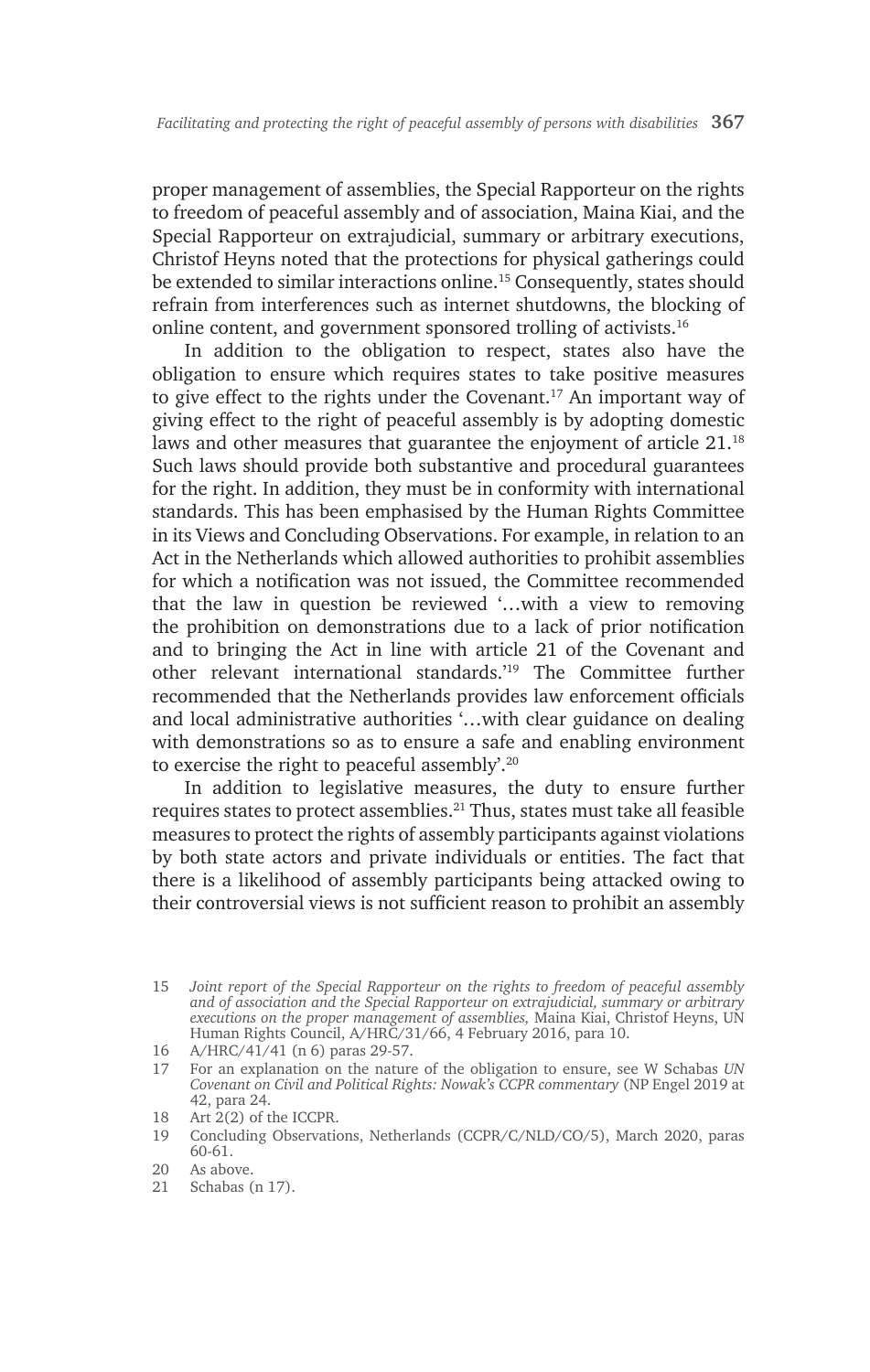or impose other restrictions.<sup>22</sup> In exceptional circumstances where an assembly has to be prohibited, states must demonstrate that they would not be able to protect the assembly participants from a grave threat to their safety 'even if significant law enforcement capability were to be deployed'.23 In cases where violations are committed in spite of all attempts to prevent them, states have an obligation under article 3 of the Covenant to ensure that persons whose rights have been violated have access to a remedy.

States should also facilitate the exercise for the right of peaceful assembly.24 This means they should take positive measures to enable an assembly to take place peacefully. Facilitative measures may include clearing traffic, providing spaces within which the right can be exercised, ensuring availability of medical assistance, among other measures. The obligation to facilitate applies even in the context of spontaneous demonstrations or other assemblies where notification requirements under domestic laws were not complied with. Understandably, the extent of facilitation of spontaneous or non-notified assemblies may not be the same as those for which the authorities had prior notice and time to prepare. However, spontaneous assemblies are not unusual occurrences and therefore authorities should always have contingency plans in place to be able to appropriately respond to them.

With respect to persons with disabilities, states have obligations under both the ICCPR and the Convention on the Rights of Persons with Disabilities (CRPD).<sup>25</sup> Although the CRPD does not have a specific provision guaranteeing the right of peaceful assembly of persons with disabilities, it has a number of provisions relevant to the exercise of the right of peaceful assembly. Article 3 of the CRPD sets out the general principles of the CRPD which include non-discrimination and full and effective participation and inclusion in society. In addition, article 19 calls on state parties to 'recognize the equal right of all persons with disabilities to live in the community, with choices equal to others' and to 'take effective and appropriate measures to facilitate … their full inclusion and participation in the community, including by ensuring that 'community services and facilities for the general population are available on an equal basis to persons with disabilities and are responsive to their needs.' Further, article 29 of the CRPD explicitly recognises the rights of persons with disabilities to participate in political and public life. It requires States Parties to create an enabling environment for the full and effective participation of persons with disabilities in public

<sup>22</sup> General Comment 37 (n 3) para 52.

<sup>23</sup> As above.

<sup>24</sup> General Comment 37 (n 3) para 8.

<sup>25</sup> Convention on the Rights of Persons with Disabilities (CRPD) adopted on 13 December 2006 UN Doc A/61/611 (entered into force 3 May 2008).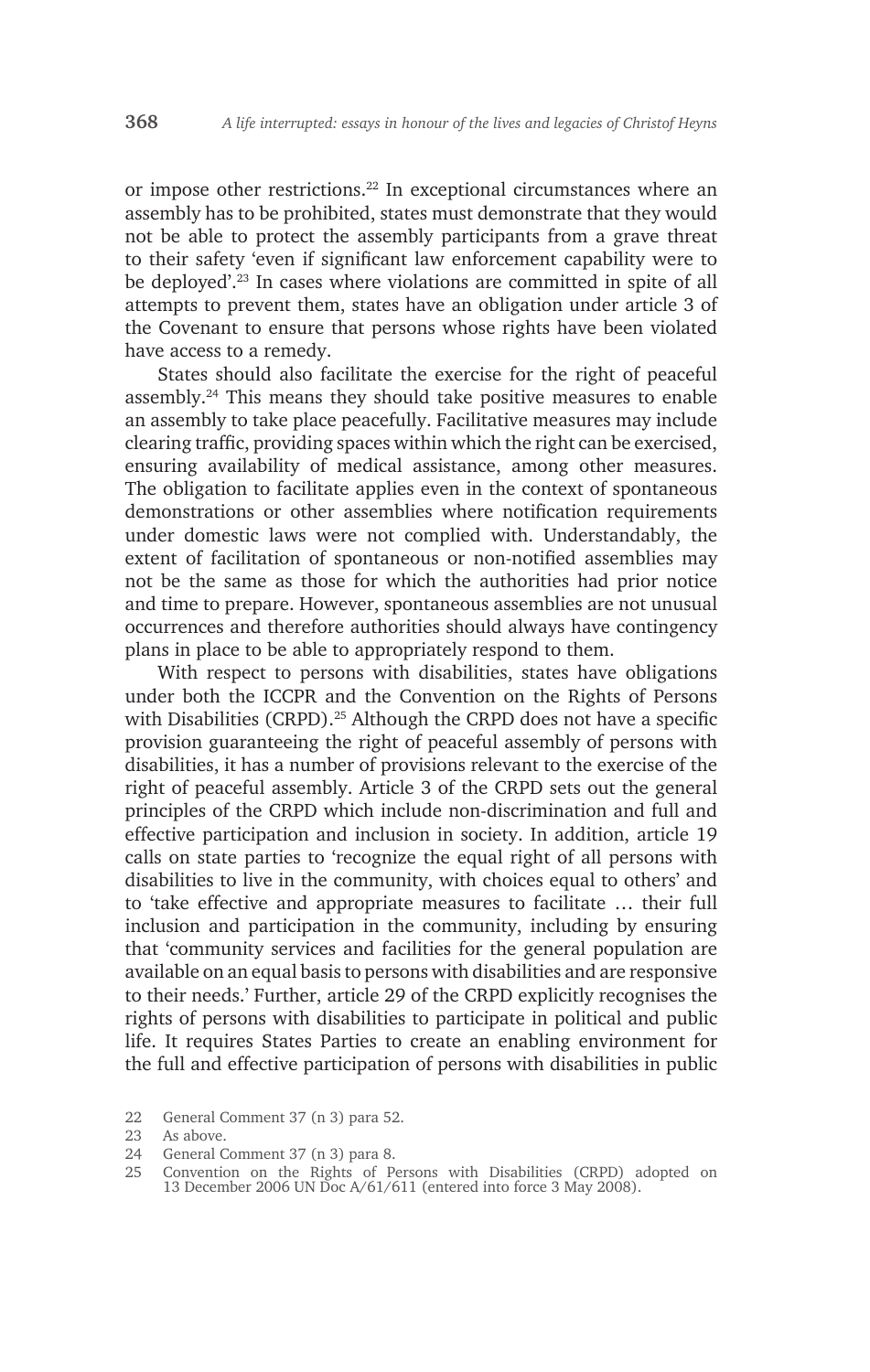affairs. In her report to the Human Rights Council, the UN Special Rapporteur on the rights of persons with disabilities recognised that the right of peaceful assembly is a means of public participation by persons with disabilities.26 Read alongside the ICCPR, the provisions of the CRPD cited above require the protection of the right of peaceful assembly of persons with disabilities.

Of importance also is the CRPD's principle of reasonable accommodation which means 'necessary and appropriate modification and adjustments not imposing a disproportionate or undue burden, where needed in a particular case, to ensure to persons with disabilities the enjoyment or exercise on an equal basis with others of all human rights and fundamental freedoms.'27 Under the CRPD, the denial of reasonable accommodation is itself a form of discrimination.28 States should therefore ensure that measures are taken to reasonably accommodate the needs of persons with disabilities exercising their right of peaceful assembly.

#### *The case for enhanced state obligations in relation to persons with disabilities*

Literature in the UN human rights system strongly supports the position that state obligations should be enhanced in relation to certain vulnerable groups, including persons with disabilities. In their joint report on the proper management of assemblies, the Special Rapporteur on the rights to freedom of peaceful assembly and of association and the Special Rapporteur on extrajudicial, summary or arbitrary executions on the proper management of assemblies recognised that 'particular effort should be made to ensure equal and effective protection of the rights of groups or individuals who have historically experienced discrimination'.29 They further noted that authorities may be required to take additional measures to protect and facilitate the exercise of the right to freedom of assembly by such groups.30 This position was reiterated in the Committee's General Comment 37 on the right of peaceful assembly, which in addition states that the interpretation and application of laws governing the conduct of assemblies must not lead to discrimination on any ground, including on the basis of disability. $31$ 

<sup>26</sup> *Report of the Special Rapporteur on the rights of persons with disabilities,* Catalina Devandas Aguilar, A/HRC/31/62, UN Human Rights Council, 12 January 2016, para 18.

<sup>27</sup> Convention on the Rights of Persons with Disabilities (n 25) art 2.

<sup>28</sup> As above.

<sup>29</sup> *Joint report on the proper management of assemblies,* Maina Kiai, Christof Heyns (n 15) para 16.

<sup>30</sup> As above.

<sup>31</sup> General Comment 37 (n 3) para 8.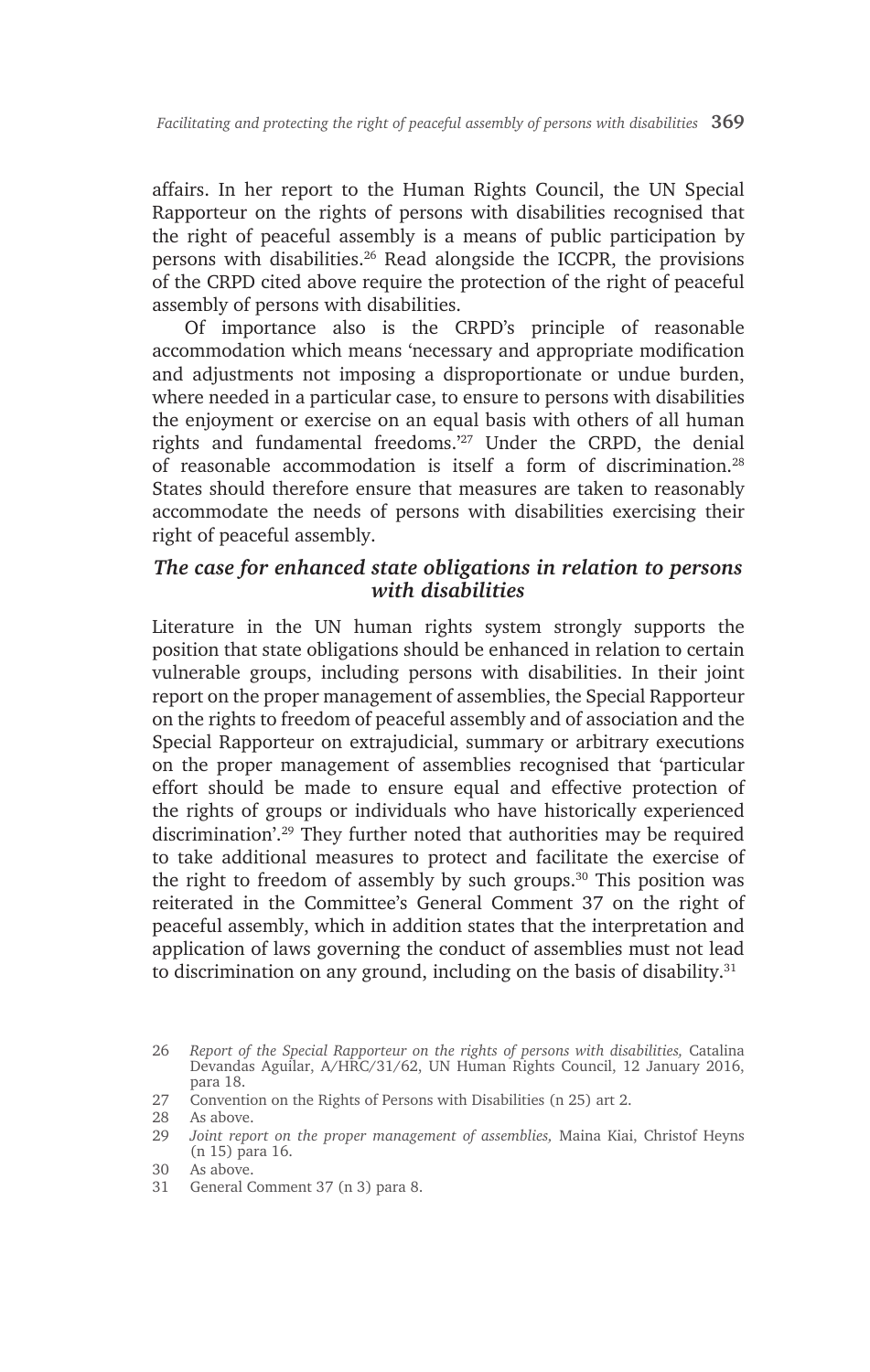It is important to note that in relation to the interpretation and application of laws, discrimination may result from applying laws equally without considering the particular circumstances of persons with disabilities. For example, in *HM v Sweden*<sup>32</sup> where Swedish authorities neutrally applied the provisions of a law and on that basis denied the author the permission to adapt her residence to her needs as a person with disability, the Committee on the Rights of Persons with Disabilities (CRPD Committee) held that the neutral application of the law resulted into the discrimination of the author.<sup>33</sup> It also concluded that Sweden had denied the author reasonable accommodation, contrary to the provisions of the CRPD.<sup>34</sup> Although this case did not concern the right of peaceful assembly, the interpretation of the CRPD Committee on the neutral application of laws can also be applied in the context of interpretation and application of laws governing the conduct of assemblies.

In relation to the use of weapons in the context of public order operations, persons with disabilities may be more greatly affected by the use of certain weapons compared to other members of the public. Consequently, it has been stated that law enforcement officials should exercise a higher level of precaution with respect to persons with greater vulnerabilities.35 For example, while the effects of teargas on persons who can quickly flee to a safe distance would be generally minimal, a person whose mobility is limited may likely suffer more adverse effects.

Persons with disabilities may also be victims of police violence in cases where they fail to heed police commands or warnings due to an inability to hear or comprehend the instructions, or where they are simply unable to run. In 2017, for example, Angolan police were condemned for attacking peaceful protesters in wheelchairs and beating one of them until he fell off his wheelchair.<sup>36</sup> Similar incidents have happened in other countries.<sup>37</sup> In all cases where force is used, the principles of legality, precaution, necessity, proportionality, nondiscrimination and accountability must be applied. However, as stated

33 *HM v Sweden* (n 32) para 8.4.

- 36 Human Rights Watch, Angolan Police Attack Protesters in Wheelchairs, 25 April 2017, https://www.hrw.org/news/2017/04/25/angolan-police-attack-protesterswheelchairs (accessed 31 December 2021).
- 37 For example, during the anti-coup protests in Myanmar in 2021, a physically and mentally disable person was attacked by military officials while he was helping other protesters clean up a site after a protest. While the other protesters managed to run, he couldn't. See 'Viral Protesters with Disabilities Beaten, Myanmar Military And Police Reap Condemnation', *VOI News*, 20 February 2021, https://voi.id/ en/news/34371/viral-protesters-with-disabilities-beaten-myanmar-military-andpolice-reap-condemnation (accessed 31 December 2021).

<sup>32</sup> *HM v Sweden,* Communication 3/2011, CRPD/C/7/D/3/2011 (19 April 2012).

<sup>34</sup> As above.

<sup>35</sup> OHCHR, UN Human Rights Guidance on Less-lethal Weapons in Law Enforcement (2020) para 2.11.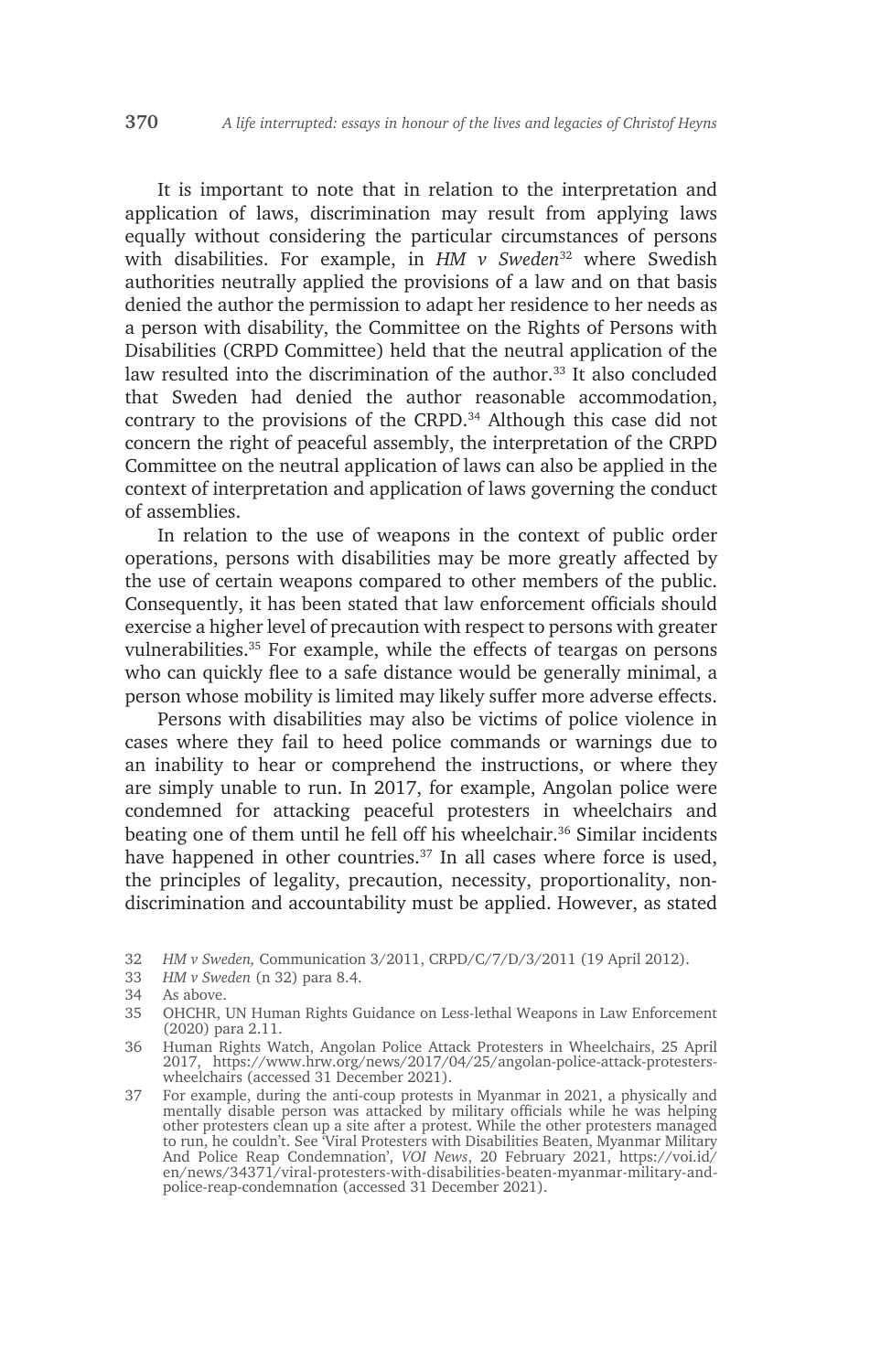before, greater precaution should be exercised in relation to persons with disabilities.

# **Barriers to effective participation of persons with disabilities in peaceful assemblies**

In spite of the understanding that states have an enhanced obligation to facilitate and protect the right to peaceful assembly of persons with disabilities, in reality they hardly ever enjoy the right on equal terms with others. Generally, the obstacles to the exercise of the right of peaceful assembly cut across all groups, and they are numerous. In his first thematic report to the Human Rights Council in 2018, the UN Special Rapporteur on the rights to freedom of peaceful assembly and of association identified a number of factors that affect the exercise of this right.38 Among those he listed are: retrogressive laws that restrict the exercise of the right of peaceful assembly; criminalisation of participation in assemblies; excessive use of force by law enforcement officials during assemblies; repression of social movements; reprisals against members of the civil society; restrictions targeting particular groups; and restrictions and interferences in the digital space.39

Aside from these barriers which cut across all groups, persons with disabilities face other challenges specific to their situations. In terms of the language of the CRPD, disability results from 'the interaction between persons with impairments and attitudinal and environmental barriers that hinder their full and effective participation in society'.<sup>40</sup> Barriers have in turn been defined as factors in a person's environment whose absence or presence limit functioning and create disability.<sup>41</sup> A wide range of barriers may affect the ability of persons with disabilities to fully and effectively exercise their right of peaceful assembly. Selected issues are discussed in the next section.

## *Legal and procedural barriers*

Public order laws in most states provide for either notification or authorisation procedures which must be complied with before an assembly lawfully takes place. In the absence of legal provisions that accommodate the specific needs of persons with disabilities, challenges

<sup>38</sup> *Report of the Special Rapporteur on the rights to freedom of peaceful assembly and of association,* Clément Voule, UN Human Rights Council, A/HRC/38/34, 26 July 2018.

<sup>39</sup> As above.

<sup>40</sup> Convention on the Rights of Persons with Disabilities (n 25) Preamble para (e).

<sup>41</sup> World Health Organization, International classification of functioning, disability and health (2001) at 222, http://apps.who.int/iris/bitstream/handle/10665/ 42407/9241545429.pdf;jsessionid=FCA8B18D1599EDD5A9F993CE48E0B 030?sequence=1 (accessed 31 December 2021).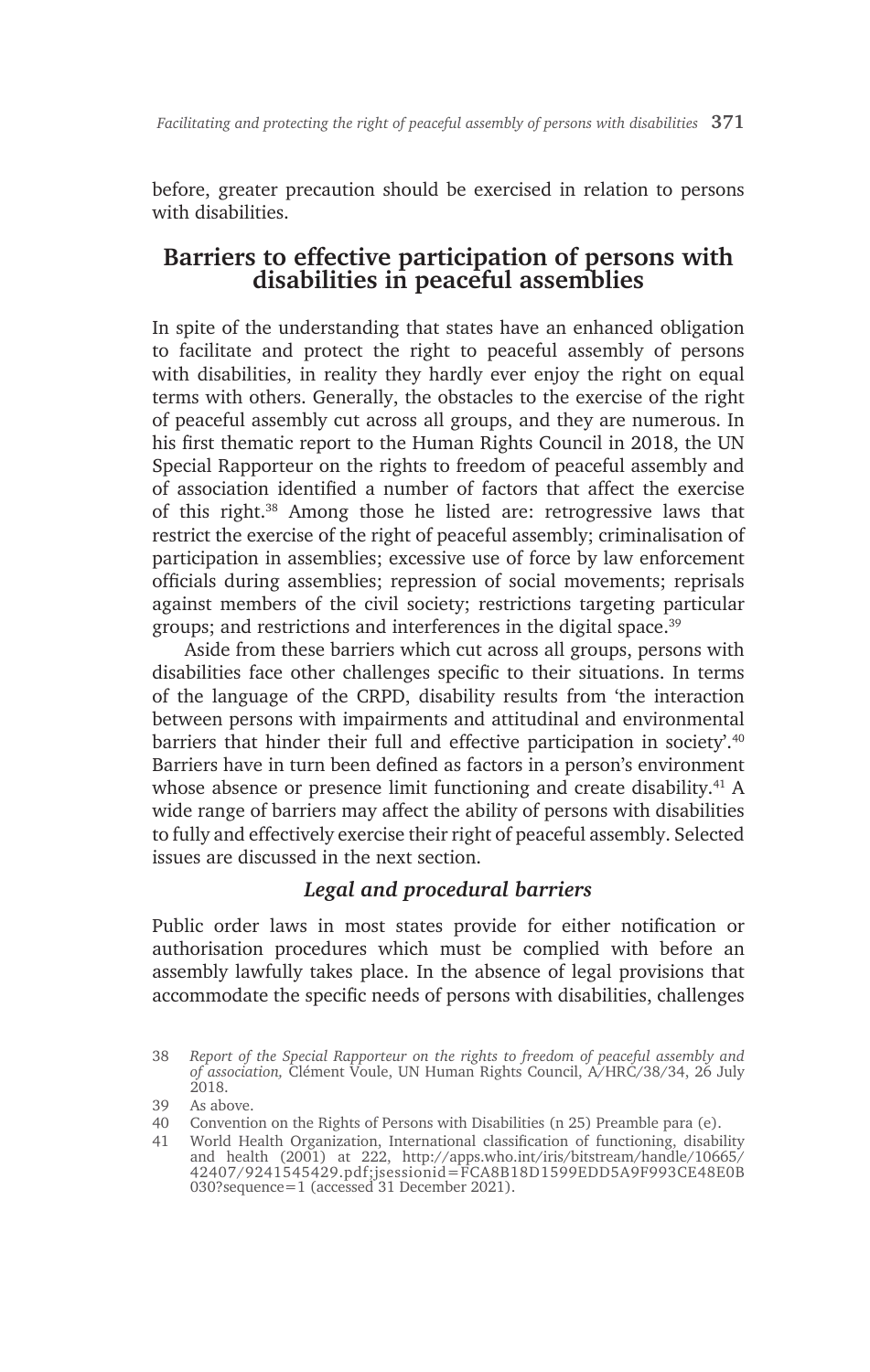in lodging notifications or seeking authorisations may be experienced. At the same time, if public order laws are not available in accessible formats or platforms, some persons with disabilities may not know what is required of them in terms of compliance. The domestic laws of most states consider assemblies that are held contrary to the requirements of their public order laws as unlawful.<sup>42</sup> The implication is that law enforcement officials may interfere with such assemblies even if they are peaceful. Unless mechanisms are put in place to ensure that persons with disabilities have adequate access to compliance procedures, they will either not hold assemblies at all or law enforcement agencies may easily justify interfering with assemblies organised by persons with disabilities.

Further, public order laws and laws governing the use of force and firearms by law enforcement officials may not incorporate specific guidance that enhance protection of persons with disabilities. Consequently, the impact of the use of force against them may be greater compared to other participants. The potential for violence from law enforcement or other members of the public has a significant chilling effect on the ability of persons with disabilities to enjoy their right of peaceful assembly.

#### *Physical barriers*

Article 9 of the CRPD requires state parties to take appropriate measures to ensure that persons with disabilities have, on an equal basis with others, access to the physical environment, transportation, information and communication systems and other facilities or services open or provided to the public. In-person assemblies present a variety of difficulties to persons with disabilities. For example, buildings or physical spaces that are not designed to accommodate the needs of persons with disabilities may not be accessed by them.

An important aspect of the effective exercise of the right of peaceful assembly is that participants must be able to hold their assembly within the sight and sound of their target audience.<sup>43</sup> If a particular site is of significance to the objectives of an assembly, the sight and sound principle is defeated if the site is inaccessible to persons with disabilities. While authorities may designate alternative spaces, the objectives of the assembly may still be diminished if the accessible site is not within the reach of the target audience. Organisers of assemblies may fail to

<sup>42</sup> See for example, Kenya's Public Order Act (1950), Cap 56, Laws of Kenya. Section 5(2) of the Act provides that any gathering held without a prior notice having been issued is unlawful and the participants may be arrested and prosecuted for taking part in an unlawful assembly.

<sup>43</sup> General Comment 37 (n 3) para 22. Also see *Strizhak v Belarus,* Communication 2260/2013, CCPR/C/124/D/2260/2013, views adopted 1 November 2018, para 6.5.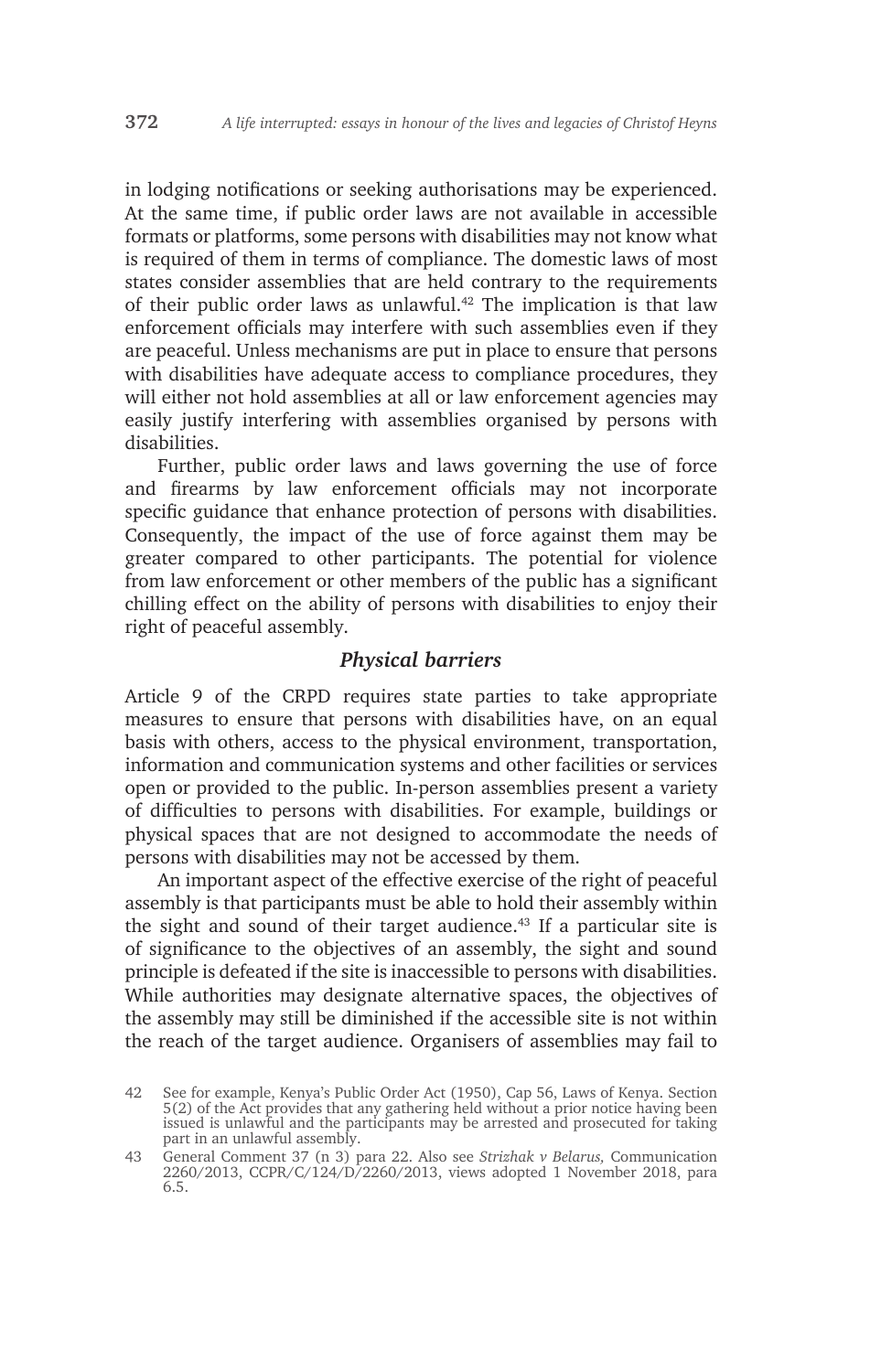take measure to ensure that other assembly participants do not conduct themselves in a way that limits the participation of assembly participants who have disabilities. For example, wheelchair and cane users may experience difficulty in navigating crowded assemblies. Further, in the event of violence from the public or the police, the safety of persons with disabilities can be seriously compromised both by the police and the assembly participants who may knock them over while running for safety. These obstacles would likely make persons with disabilities avoid participating in in-person assemblies.

Accessibility of transportation may also have an impact on the participation of persons with disabilities in assemblies. Unless deliberate efforts are made to provide accessible transportation services, they may be left behind.

#### *Communication barriers*

Communication barriers exist during the planning phase of an assembly, at the actual assembly and even after the assembly. In relation to the planning phase, accessing information about planned assemblies has been a major concern for some persons with disabilities, especially those with hearing and visibility impairments.<sup>44</sup> Further, organisers of assemblies do not always involve persons with disabilities during planning. Without their involvement during the planning process, their needs may not be given due consideration.

As for communication during in-person assemblies, the participation of persons with hearing impairments is limited unless sign language interpreters are available. At the same time, the communication barrier between them and the police may expose them to violence from police officers who may mistake their unresponsiveness to commands for defiance. Technological platforms that are not adapted to the requirements of some persons with disabilities also limit their participation in online assemblies.

Like other assembly participants, persons with disabilities may be arrested following events at an assembly. In the absence of measures to facilitate effective communication between persons with disabilities and law enforcement officials, they may be exposed to numerous human rights violations. Their participation in criminal proceedings may equally be inhibited to their detriment.

<sup>44</sup> D Bora & others (2017) 'ActVirtual: making public activism accessible' in *Proceedings of the 19th International Association for Computing Machinery's Special Interest Group on Accessible Computing* (ACM SIGACCESS) Conference on Computers and Accessibility. New York, USA at 307-308.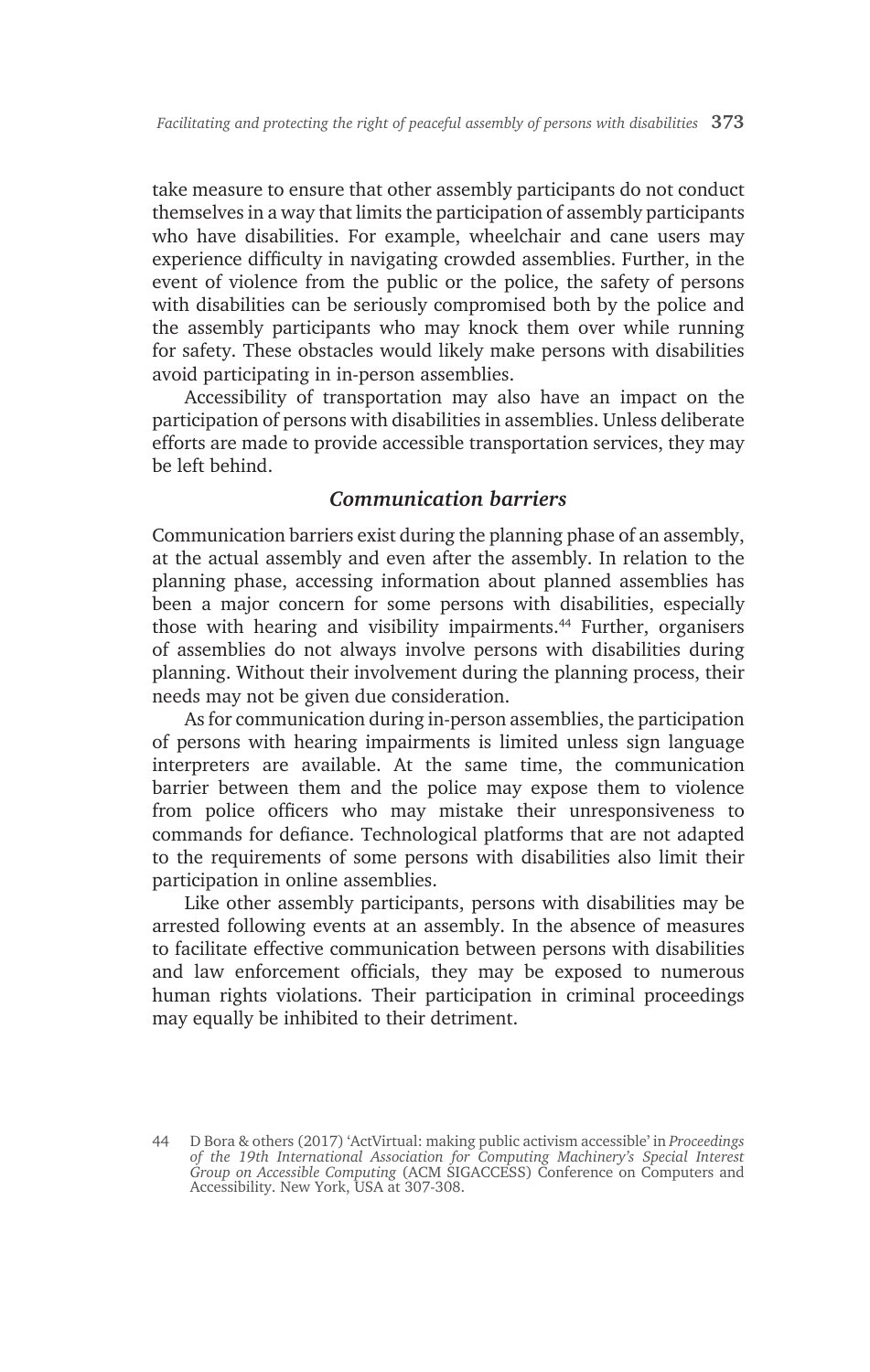#### *Attitudinal barriers*

Societal attitudes towards persons with disabilities may also hinder their participation in assemblies, and other aspects of public life. In particular, persons with mental disabilities face greater stigma both from the public and the authorities.<sup>45</sup> Stereotypes about persons with mental disabilities being violent may lead to their isolation, and even them being subjected to violence.<sup>46</sup> As such, they enjoy extremely limited state protection of their right of peaceful assembly. These limitations also apply to persons with other disabilities, although not to the same extent. It has been stated that states must ensure that the voices of persons with disabilities, including those with psychosocial disabilities are heard.<sup>47</sup>

# **Enhancing the full and effective participation of persons with disabilities in assemblies**

The CRPD Committee in General Comment 7 on the participation of persons with disabilities specifies that 'full and effective participation … in society refers to engaging with all persons, including persons with disabilities, to provide for a sense of belonging to and being part of society. This includes being encouraged and receiving appropriate support … to participate in society, and being free from stigma and feeling safe and respected when expressing oneself in public.' 48 As a means of enhancing the monitoring and implementation of the CRPD, the CRPD Committee further emphasises the need for enabling environments to be created for persons with disabilities to exercise their rights under articles 19 (freedom of expression), 21 (right of peaceful assembly) and 22 (freedom of association) of the ICCPR.<sup>49</sup> States therefore have a duty to ensure that they facilitate the full and effective exercise of the right of peaceful assembly by persons with disabilities. Bearing in mind the barriers discussed above, there are a number of measures that states, and organisers too, can put in place to ensure more inclusive participation of persons with disabilities in peaceful

<sup>45</sup> M Waltz & A Schippers 'Politically disabled: barriers and facilitating factors affecting people with disabilities in political life within the European Union' (2021) 36(4) *Disability & Society* 517 at 525.

<sup>46</sup> *Report of the Special Rapporteur on the rights of persons with disabilities*, Catalina Devandas-Aguilar, UN Human Rights Council, A/HRC/40/54, 11 January 2019, para 27.

<sup>47</sup> A/HRC/31/62 (n 26) para 60.

<sup>48</sup> UN Committee on the Rights of Persons with Disabilities, General Comment 7 on the participation of persons with disabilities, including children with disabilities, through their representative organisations, in the implementation and monitoring of the Convention, CRPD/C/GC/7, 9 November 2018, para 27.

<sup>49</sup> General Comment 7 (n 48) para 29.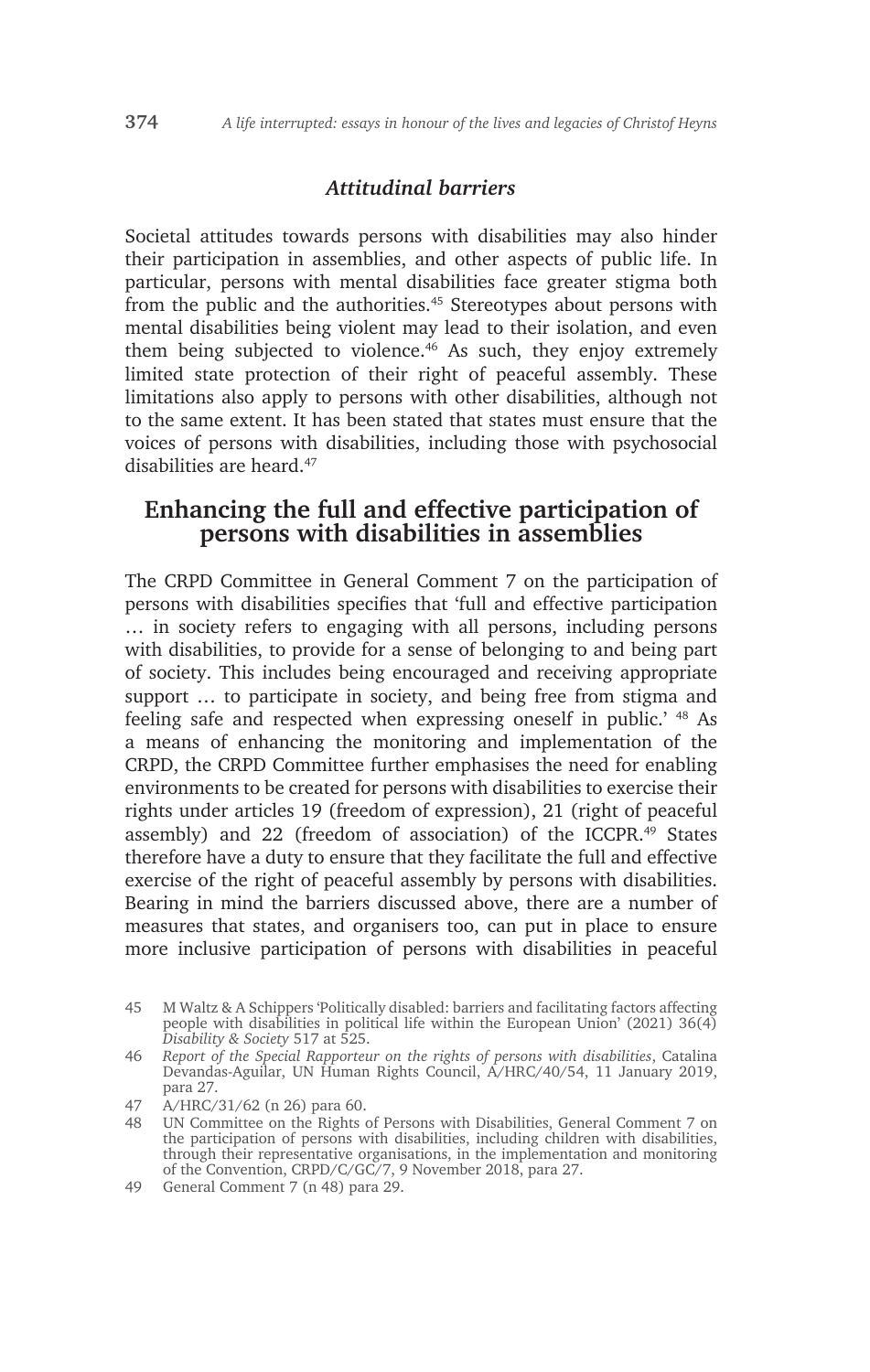assemblies. The CRPD's principle of reasonable accommodation should also be adhered to where the right of peaceful assembly of persons with disabilities is engaged. However, what would it look like in practice?

To begin with, states have to ensure that laws on assemblies provide reasonable accommodation for the specific needs of persons with disabilities. For example, public order laws should leave room for flexibility in their interpretation and application of their requirements to persons with disabilities. For example, some laws provide specific guidance on the use of force and firearms against children, with the restriction being more narrowly drawn than restrictions on the use of force against adults.50 Similar guidance would enhance the protection of persons with disabilities participating in assemblies.

Where states have notification regimes, the procedures for issuing the notices should be accessible to persons with disabilities. Accessibility here means physical access of relevant authorities as well as providing documents in accessible formats, or allowing the lodgment of notifications through digital means. There should also be flexibility in the enforcement of notification requirements. Thus, a failure to notify should not be the sole basis for interfering with an assembly, or not facilitating it. In relation to states that have authorisation regimes, the Human Rights Committee has stated that such regimes should operate as notification regimes<sup>51</sup> whose purpose is to enable state authorities to prepare in advance to facilitate an assembly.

It was stated earlier that in the context of assemblies, persons with disabilities are generally at a greater risk of violence than others. To ensure their safety while taking part in in-person assemblies, there is need for protective interventions from the security agencies against disruption of the peaceful assemblies by third parties. At the same time, the police should also refrain from using specific less-lethal weapons such as tear gas against persons with certain disabilities, or assembly participants generally if doing so would have disproportionately adverse effects on persons with disabilities participating in an assembly.<sup>52</sup> In general policing tactics should as much as possible be adapted to cater for the needs of persons with disabilities. Understandably, police officers may not always be able to adapt their tactics to the peculiar needs of all individuals participating in assemblies. However, one of the principles that guide the use of force by law enforcement officials in any context is the principle of precaution which requires them to plan their operations in a way that reduces the need for them to resort

- 51 General Comment 37 (n 3) para 73.
- 52 Guidance on Less-lethal Weapons in Law Enforcement (n 35) paras 2.7 and 2.11.

<sup>50</sup> For example, in Kenya the National Police Service Act, 2011 provides that 'police officer shall make every effort to avoid the use of firearms, especially against children.' See National Police Service Act, 2011, Sixth Schedule, Part B, para 3.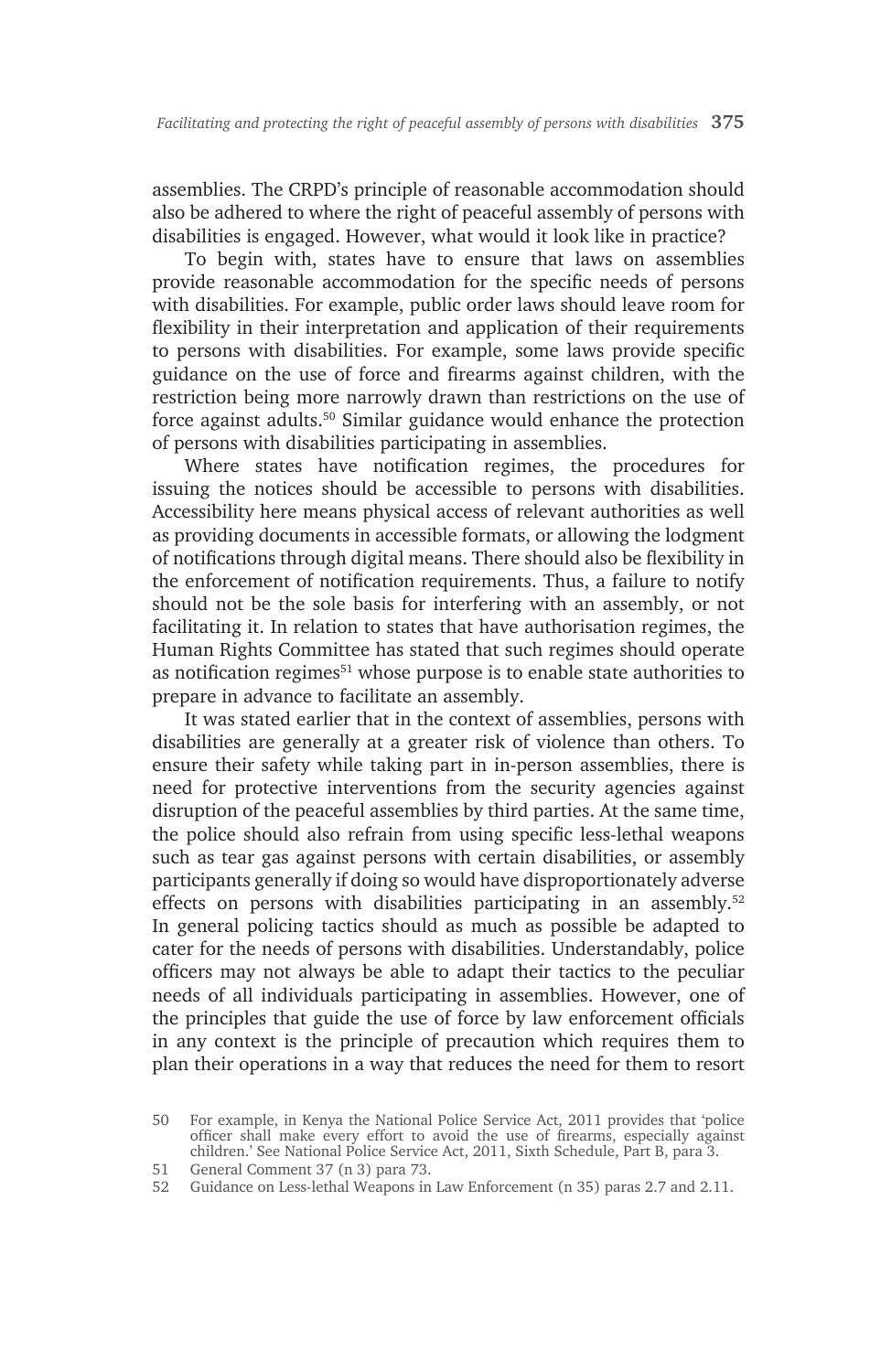to the use of force.53 In the context of an assembly, in order for the police to effectively adapt their tactics to ensure protection of persons with disabilities, while still discharging their obligation to ensure public order and safety, prior engagements with organisers of assemblies is necessary. This would enable the police to take measures 'upstream' to minimise the likelihood of using force that may have disproportionate impacts on persons with disabilities participating in an assembly.

The UN Special Rapporteur on the rights of persons with disabilities has noted that due to the belief that persons with psychosocial disabilities are prone to violence, the nature of their disability can heighten discrimination against them.54 The belief that they are dangerous can also influence how much force law enforcement officials use against them. In its General Comment on the right to life, the Human Rights Committee has stated that persons with disabilities are entitled to 'specific measures of protection so as to ensure their effective enjoyment of the right to life on an equal basis with others'.55 In addition, specific measures must be taken 'to prevent unwarranted use of force by law enforcement agents against persons with disabilities'.56 It is therefore necessary for states to adequately train law enforcement officials on the proper management of assemblies and human rights, generally. At the same time, law enforcement officials should be equipped with appropriate crowd control weapons and receive training on their use. Training acts as a precautionary measure that can reduce the likelihood of police officers resorting to force in unwarranted circumstances.

For organisers, practical measures such as selecting sites that can be easily accessed by persons with disabilities can go a long way in enhancing their participation. For example, if a disability-friendly private property is close enough to a public space that is inappropriate for persons with disabilities, the private space may be used. Questions may arise about the right of the public to access and use private property without the owner's consent. The Human Rights Committee, citing the case of *Appleby v United Kingdom*, 57 decided by a chamber of the European Court of Human Rights has set out a number of factors to be considered when balancing between the rights of owners of private property and the right of peaceful assembly of those seeking to use the private space. Among the factors to be considered are: whether the private space is ordinarily accessible to the public, the nature

<sup>53</sup> S Maslen & S Connolly *Police use of force under international law* (CUP 2017) at 95.

<sup>54</sup> *Report of the Special Rapporteur on the rights of persons with disabilities,* UN Human Rights Council, A/HRC/40/54, 11 January 2019, para. 27.

<sup>55</sup> UN Human Rights Committee, General Comment 36: Article 6 (The Right to life), 2018, CCPR/C/GC/36, para. 24.

<sup>56</sup> As above.

<sup>57</sup> European Court of Human Rights, *Appleby and others v United Kingdom,* Application 44306/98, Judgment of 6 May 2003.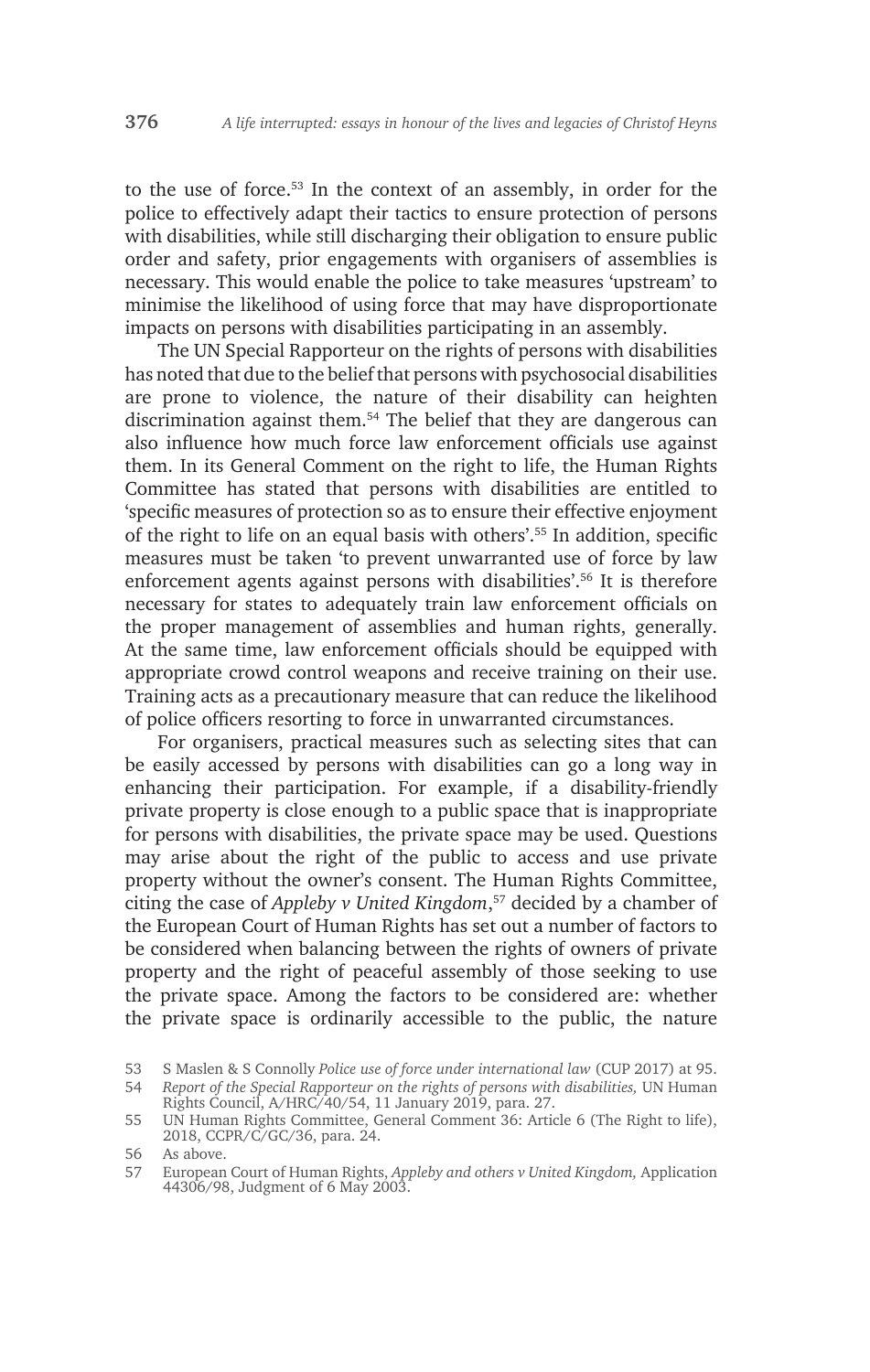and magnitude of interference with the rights of the property owner, whether the ownership of the property is itself being contested by the assembly participants; and whether there are alternative sites that can equally achieve the objectives of the assembly.58 In the *Appleby* case which concerned the freedom of expression, the European Court held that states must regulate private property rights in a way that does not hinder the freedom of expression.59 This view can also be applied in the context of the right of peaceful assembly. Where an assembly can only be held at a site with historical significance and which is inaccessible to persons with disabilities, they should nevertheless be involved. Since assemblies can be held virtually and in-person simultaneously, the digital space offers a useful alternative for them to participate. Experience has shown that assemblies held in online spaces can be just as effective as offline assemblies, or they may greatly enhance the effectiveness of in-person assemblies.<sup>60</sup>

Importantly, involving persons with disabilities in the planning phase can also help in addressing many of their needs. Many protests are now held entirely or partially through digital platforms which provide arguably safer platforms for persons with disabilities to participate, if well adapted to their needs. Organisers should ensure that digital communication is shared in accessible formats. Where possible, if the assembly is a protest march, organisers can plan to get wheelchairs for participants with mobility impairments who do not have them and Sign Language interpreters for those with hearing impairments. Admittedly, organisers may not always have funds to be able to secure assistive devices for persons with mobility or other challenges.

An example of good practice for organisers and state authorities is the accessible march for the #BlackLivesMatter $61$  movement held in Milwaukee, US, in June  $2021<sup>62</sup>$  Noting that persons with disabilities hardly participated in the #BlackLivesMatter protests, three members of Milwaukee's disability community organised an accessible march for persons with disabilities.63 The organisers took care to select a route that was more disability-friendly, ensured that there were American

<sup>58</sup> General Comment 37 (n 3) para 57.

<sup>59</sup> *Appleby and others v United Kingdom* (n 57) para 47.

<sup>60</sup> Take for example the #BlackLivesMatter Movement in the US and across the world, and Nigeria's #EndSARS protests which occurred both online and offline.

<sup>61</sup> #BlackLives Matter is a social movement founded in 2013 in the United States in response to the acquittal of a police officer who killed Trayvon Martin, an African American male. See https://blacklivesmatter.com/about/ (accessed 31 December 2021).

<sup>62</sup> R Linnane 'People with disabilities lead hundreds in a more accessible protest against police violence in Milwaukee' *Milwaukee Journal Sentinel*, 7 June 2021, https:// www.jsonline.com/story/news/2020/06/07/milwaukee-people-disabilitieslead-accessible-protest-police-brutality-george-floyd/3173136001/ (accessed 31 December 2021).

<sup>63</sup> As above.